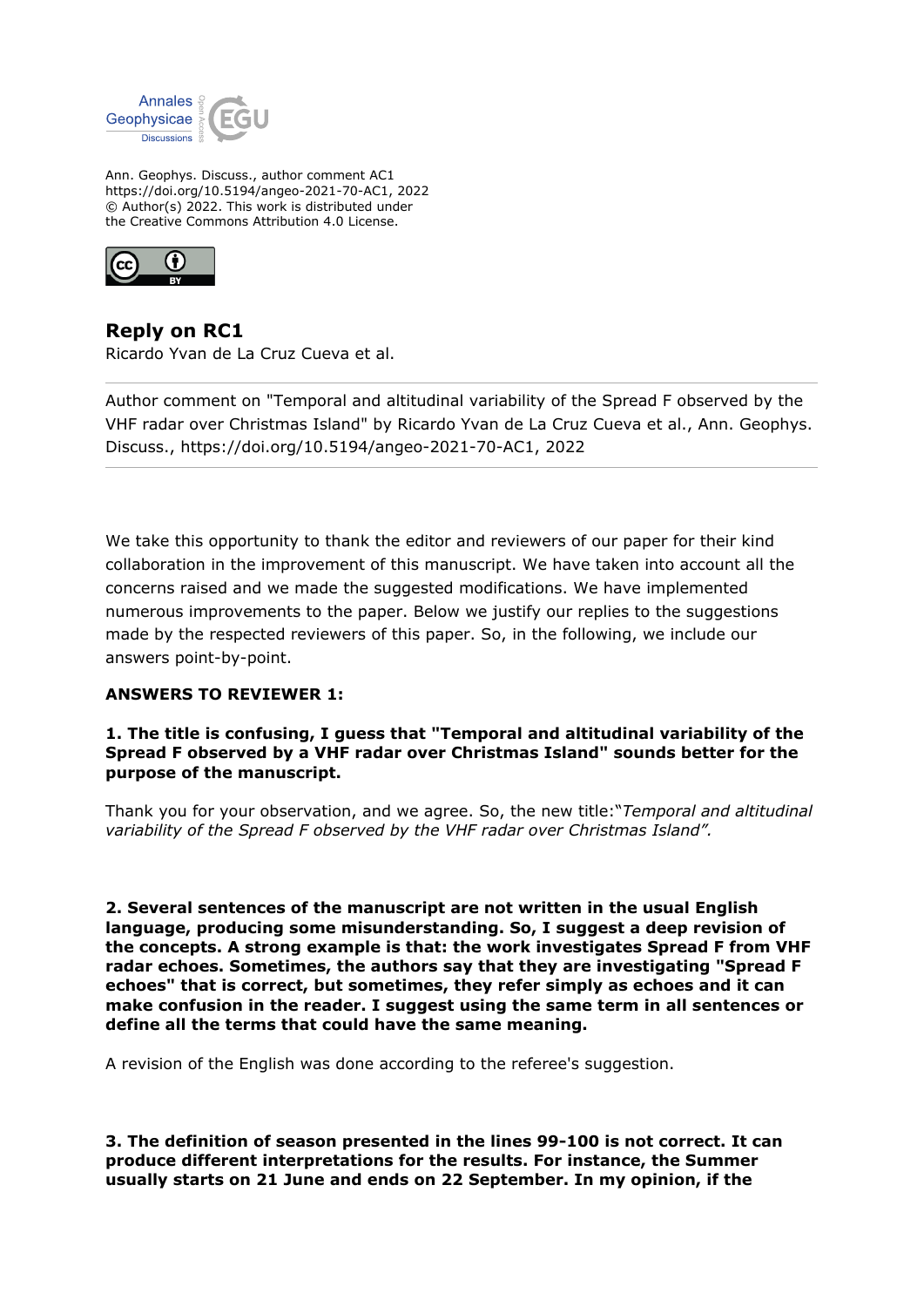**authors would like to emphasize the seasonal effects on the Spread F, they should use the correct definition for the season. Additionally, it can be interesting for the discussion because they will be able to make comparisons with other observations (previous works) that use the correct definition of the seasons. Only after these corrections, we can examine the real effect of the season on the Plumes over Christmas Island. I have other observations to make on this topic that are presented in the manuscript, but I prefer to see whether the correct definition of the season will not address those points.**

Thank you the reviewer for the observations. Dear reviewer, we believe that when you mention June 21 (summer) you refer to Midsummer's Day, which is based around the summer solstice, the longest day of the year., and the solstice fall in the middle of summer.

Is possible to find the same seasonal periods in papers like Koustov et al., 2019 (https://doi.org/10.1186/s40623-019-1092-9), Denardini et al., 2005 (10.1016/j.jastp.2005.04.008), and Niranjan et al., 2003.

#### We updated the text to:

"*The solstice is when the Sun reaches the most southerly or northerly point in the sky, while an equinox is when the Sun passes over Earth's equator. For example, June solstice, or June 21, is the longest day of the year in the northern hemisphere. So, to sort our measurements according to the four seasons Spring, Summer, Fall, and Winter we use 91 days of data centered on each day 21 of March, June, September, and December, respectively".*

### **4. The authors are suggesting that the occurrence of Spread F are inversely proportional to the solar cycles. They must explore this result more and try to explain how it can be explained physically.**

The result that comes up with this study shows spread F occurring along the entire solar cycle, and showing a negative correlation with solar activity. Physically, there are two conditions for spread F occurrence, one is the seeding of the RT instability, and the other is the uplift of the F layer.

### We clarify the text as:

"*During high solar cycle spread F occurs more often after sunset and rare/uncommon observations around midnight hours. These structures reach higher altitudes. The RT instability occurs at the magnetic equator after sunset when the eastward electric fields increase and structures reaching higher altitudes are due to vertical ExB drift at the equator, which is well acknowledged for high solar flux periods. However, during low solar cycle (years 2006 to 2009) spread F don't reach higher altitudes -as before, their appearance is very frequent around midnight hours, and last for many hours. The mechanism that governs its appearance is no longer the prereversal enhancement because it just happens around the sunset terminator. The generation mechanism for the post-midnight irregularities at a quiet time during solar minimum conditions is still not clear, or not completely understood. Some authors also found occurrence, in the solar minimum period, of plasma density irregularities mostly after midnight (Heelis et al., 2010, Li et al., 2011and Dao et al., 2011).*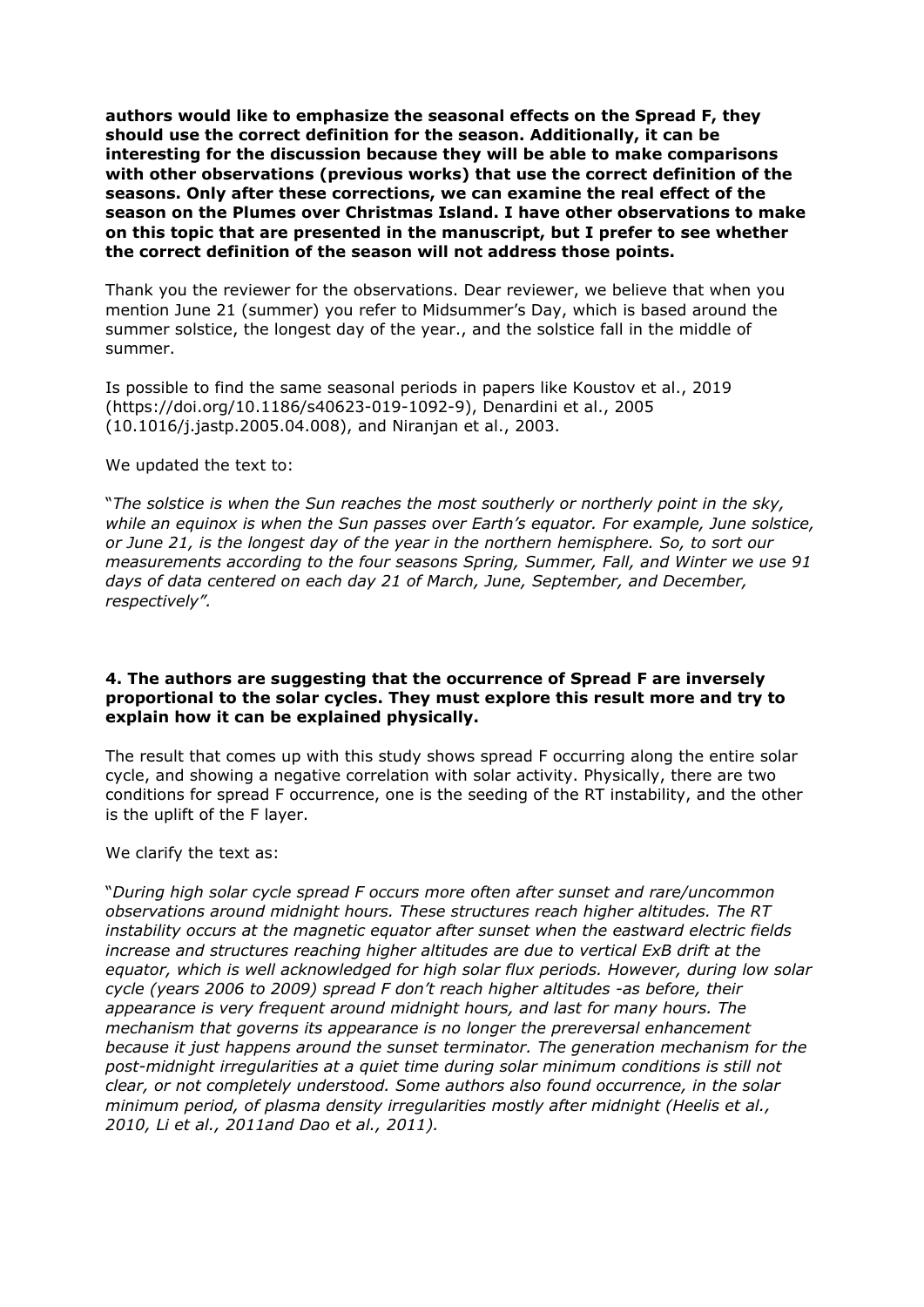*Under quiet magnetical conditions, and solar minimum conditions there are some possible seeding mechanisms competing that increase the probability for spread F generation along all night (pre-midnight and post-midnight), as well as uplifting the F layer. For example, gravity waves, launched from the active convection region in the troposphere, could propagate into the ionosphere (Takahashi et al., 2009, 2010) and contribute to the instability seeding. Another is the Medium-scale traveling ionospheric disturbances (MSTID) activity providing perturbations in the electric fields for the low latitude F region to be unstable at postmidnight hours, which can seed the RT instability at the magnetic equator (Otsuka et al., 2009, Yokoyama et al., 2011 and Narayanan et al., 2019). Another mechanism could be the uplift of the F layer around midnight (Nicolls et al., 2006) caused by decreasing westward electric field in conjunction with sufficient recombination and plasma flux. However, the causes of midnight F-layer increase are not yet clearly established".*

### **5. Is Figure 4 really necessary in the Conclusion section? Why do not the author include it in the result and Result and Discussion section to explore better the results?**

Thanks for the comment, we just re-wrote the text about Figure 4 as follows:

"*Our findings are summarized in Figure 4. On the top panel is presented UT (LT=UT+14) in the vertical axis for the time peak echoes occurrence along the solar cycle separated by seasonality. We can clearly observe the peak time echoes occurrences being closer to the time of PRE during high solar activity years (see 2003, 2004 and 2011, and 2012) and around midnight during solar minimum conditions (see years 2007 to 2009). December solstice season during high solar conditions is not following this trend, and further study must be necessary at this point.* 

*The bottom panel in Figure 4 shows altitude peak variation along the solar cycle, also separated by seasonality. The altitude parameter seems to follow a very good trend, being higher altitudes for solar maximum conditions and lower altitudes for solar minimum conditions. Again December solstice doesn't match very well with this trend. The altitude parameter is an important parameter since it is one key process in the generation mechanism for ionospheric irregularities. Peak altitude echoes of June solstice reaches higher altitude difference from solar maximum to solar minimum periods, when compared with March and September equinoxes which were closer to 300kms most of the solar cycle period".*

# **6. Line 59: "large data" => "long term data".**

Thak the referee  $#1$  for this observation, so, we agreed and made the suggested correction.

# **7. What is "SRI" in line 71?**

The acronym SRI stands for Standford Research Institute. The SRI/Geospace Division supported the VHF radar from 2002 to 2007, under the coordination of Dr. R. Tsunoda, with National Science Foundation's grants.

The text added: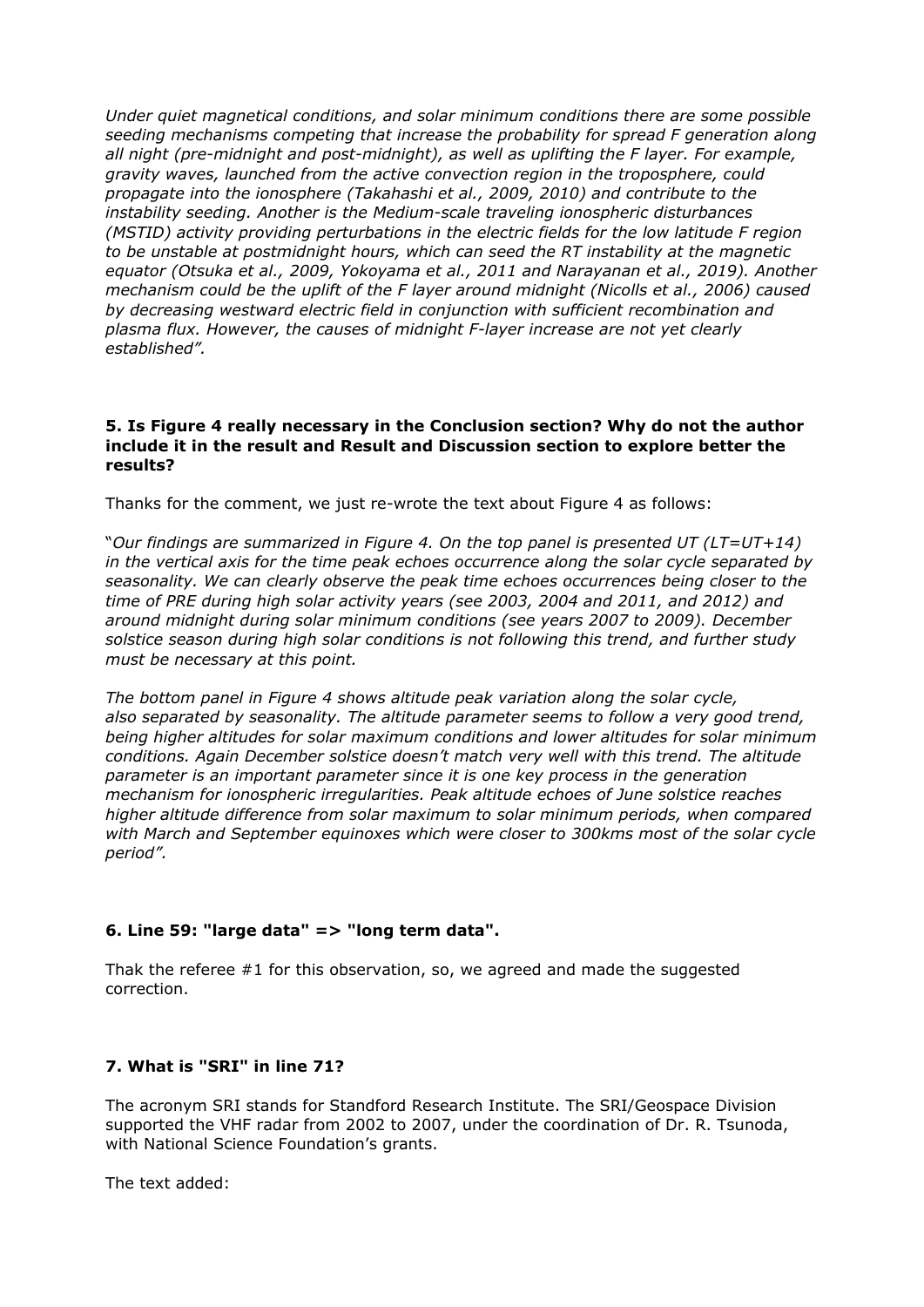"*Stanford Research Institute – SRI International.*"

## **8. Line 74: Please, explain what is the reason to use the North beam of the radar only.**

We apologize for not being clear on this point, we added a text in section 2.1 VHF radar measurements:

"*The coherent radar detects fluctuations related to the plasma instabilities called fieldaligned irregularities, then detection of such irregularities requires the antenna to be pointing perpendicular to the geomagnetic field line (Tsunoda et al., 2000; Tsunoda et al., 1979). Then the north beam antenna was chosen due to being pointed in the north direction to reach perpendicularly to the magnetic field line".*

#### **9. Lines 85-89: I guess it can be removed to another section. It is not necessary in the Data analysis description**

We thank the referee for this comment. We moved this paragraph to section 2.1 VHF radar measurements.

### **10. Lines 91-94: The authors must remind that the disburbed dynamo is another phenomenon that can produce unexpected behaviour in the dynamics of the F region at low latitudes in addition to the prompt penetration electric field..**

Thank you, is good to mention.

We organize the text in the manuscript as follows:

"*It is well known that high geomagnetic activities directly cause drastic perturbations in the zonal electric field, in the equatorial and low latitude regions, affecting the growth and development of ionospheric irregularities. These perturbations can be categorized as prompt penetration (PP) and disturbance dynamo (DD) electric field (Abdu et al., 2018; Astafyeva et al., 2018; and Shreedevi & Choudhary, 2017). These perturbed electric fields occurring in the post-sunset period can enhance/weaken the regular eastward vertical plasma drift, then affecting the uplift of the F layer (Fejer et al., 1991), and as a consequence affecting the generation of irregularities (Aarons. 1991; Abdu, 2012).* 

*In sequence, to avoid the disturbed geomagnetic periods and their effects on irregularity generations, we classify ..."*

### **11. Lines 112-116: This paragraph could be shifted to a place after the presentation of the results. It could help the author in the discussion.**

Sure, we agree with your comment dear referee. So, we moved this paragraph to the beginning of section 3.2.

**12. Line 131: "... provided by Digisondes." I could not see those profiles in the chart of Figure 3 and 4.**